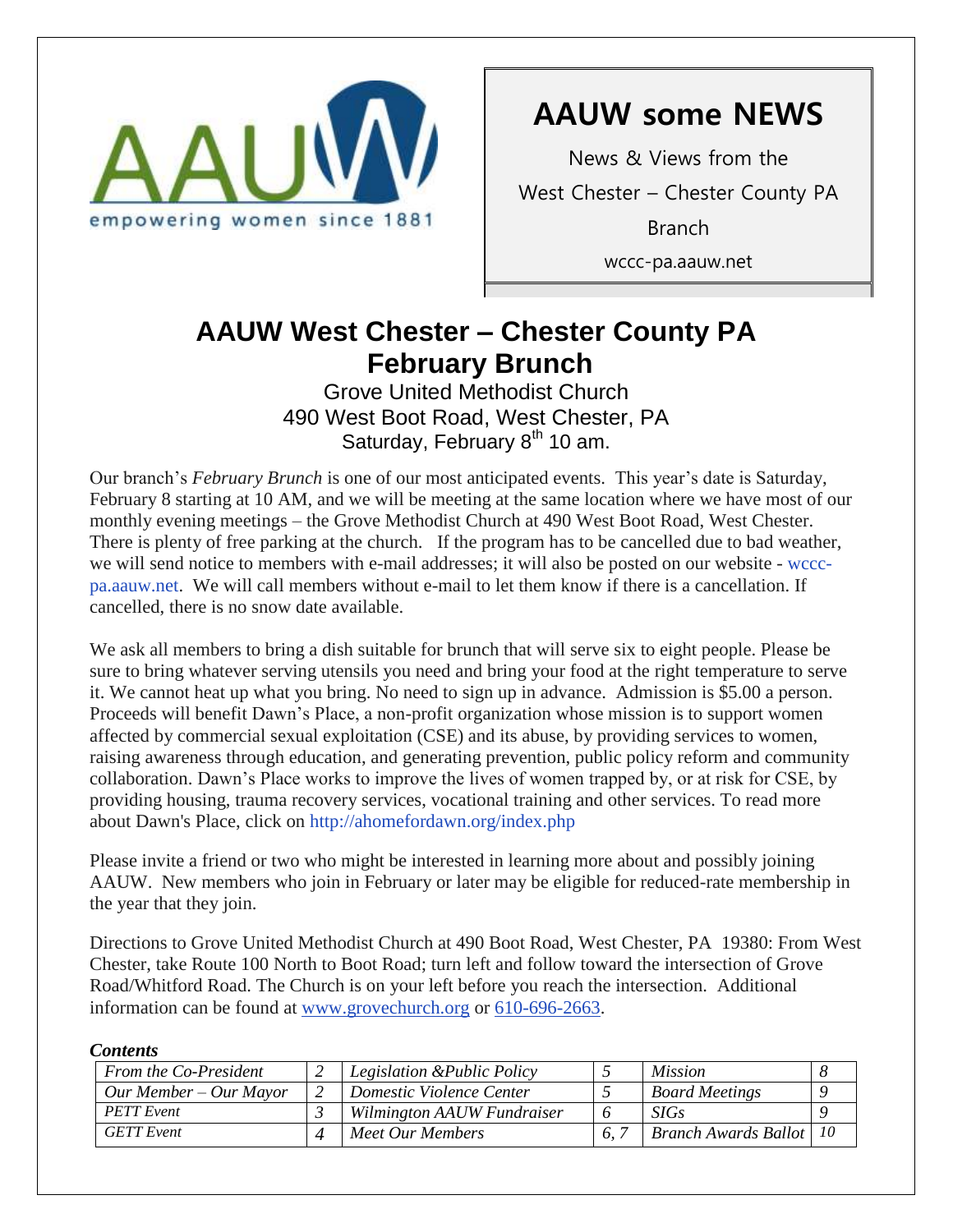## *From the Co-Presidents*

Dear Members,

### **A Warm Greeting in the New Year!**

Although the weather has tried to slow things down, the board has been very busy planning fun events and enriching programs for everyone to **look forward to and to enjoy**.

The board and especially, Sandi and I know very well that without all the talented and committed women of AAUW-WCCC, the branch could not offer such a diverse array of activities and programs.

The highlight of the season was the **Holiday Party** so graciously hosted by *Phyllis Dunn and family*. A warm and heartfelt thank you goes out to Phyllis for being a hostess "extra ordinaire". Their beautifully decorated home set a **warm and festive ambiance**. Guests were made to feel welcome, starting at the driveway. *Phyllis' husband and son* had worked hard all morning to clear the mounds of freshly fallen snow. Many thanks to both for making certain **that we were all safe!** 

*Jean Speiser* and *Peggy Staarman* organized the **delicious food** and variety of drinks. Branch members prepared the delicious morsels. Thank you for filling our tummies and quenching our thirst with warmth!

The highlight of the party was the **raffle draw**! *Anne Anderko* and *Valerie Connors*, fundraising co-chairs did a fantastic job!!! **The baskets** were beautifully wrapped and contained valuable prizes. Anne, one of our newer members worked diligently to make this fundraiser such an outstanding success. Please, read her report for the details. A big thank you also goes to Anne's employer, **The Print Shop**, Inc., who so generously donated the printing of the raffle tickets. The **beautiful and festive paper goods** were generously donated by *Jane Schultz*. Many thanks!

At the January meeting*, Carol Metzker*, a wellknown activist against **"Human Trafficking"** and *PA State Senator Dinniman*, co-sponsor of **Senate Bill 75,** informed the audience about the world-wide problem of Human Trafficking and how each individual can do his/her part to help to stop Human Trafficking, right here in Chester County! The LAPP Co-Chairs Anne Duerr and Mary Dorsey Bunnell organized this very successful January program.

We ask all members **to read** the monthly branch **newsletter**, so ably prepared by *Norma George, Tamara Hollins and Nancy Rumfield,* and to visit our branch web-site **[wccc](http://wccc-pa.aauw.net/)[pa.aauw.net](http://wccc-pa.aauw.net/)** expertly maintained by *Sandy Alexander*, for all information and to read about branch happenings in detail! We look forward to seeing you at the February brunch meeting!

Sincerely, Dorothea Lavigne & Sandi Kwisz Co-Presidents



## **Our Member -- Our Mayor!**

Anyone who has been active in the West Chester community over the past ten or fifteen years knows Carolyn Comitta on sight! Now the Mayor of West Chester Borough, Carolyn has held many other roles and performed countless services not only for the citizens of West Chester but for people and organizations nationwide.

Her commitment to a better life for the people of West Chester manifests itself in both her work and her volunteerism. As a member of Borough Council from 2006 through 2009, Carolyn served as chair of the Public Safety Committee, served on the Parks and Recreation Committee, and served on the Environmental Protection Committee among many others.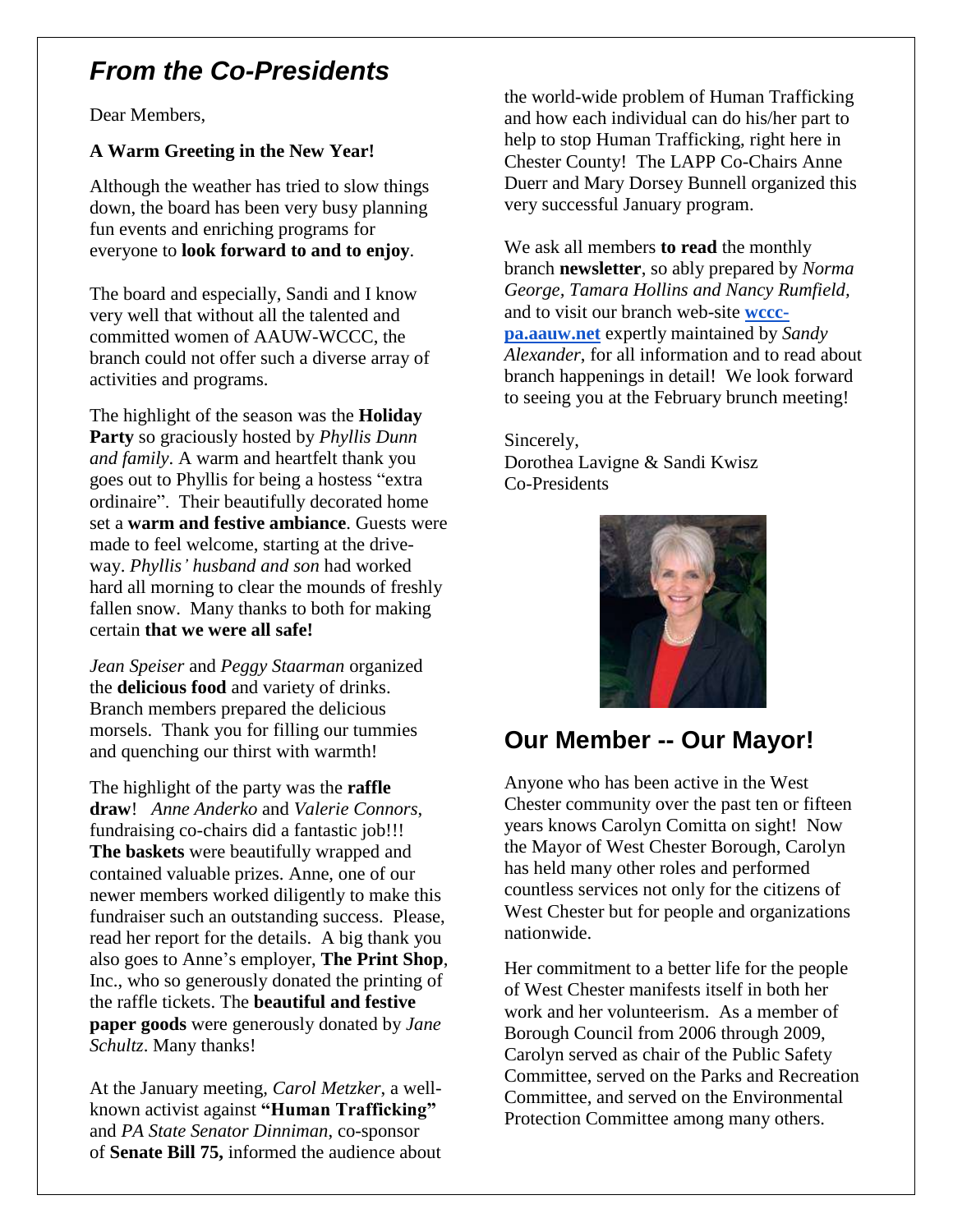She reaches out beyond her busy job as mayor, her association with the PA and National Leagues of Cities, and her membership on the steering committee for leadership training of both organizations. Carolyn has been a board member of *World* Information Transfer, Inc., which is a non-profit, NGO, educational organization at the United Nations.

Mayor Carolyn Comitta has graciously agreed to make time to come and speak to us, her sister members of AAUW, at our Annual Saturday Brunch on February 8 at Grove U.M. Church. (Find the details about the brunch in this newsletter!)

Mayor Comitta is a perfect example of why we need more **women** in positions of political leadership. Her vision, leadership, and dedication should inspire all of us to double our efforts in working for women who will be our future leaders and to support those women once they achieve their leadership positions.

Don't miss this opportunity to hear Mayor Comitta talk about her office, her political struggles, and her work to help others around the world.

*Submitted by Fran Pierce Facilitator for Comitta's program on February 8th*

### **PETT Event At Pennocks Bridge TCHS**

The PETT (Parents-Educators Exploring Tomorrow's Technology) Committee, held their first event on Dec. 5, 2013, utilizing funds from the grant awarded recently by AAUW national. Committee chair Mary Smith and members Ann Anderko, Donna Eaves, Donna Golden and Sandi Kwisz set up a display table and spoke with students and parents attending a parents' Open House at the Technical College High School, Pennocks Bridge Campus, in West Grove. The purpose was to outreach to parents of incoming female students, targeting Hispanic parents whose children comprise a large minority at the school, to encourage their interest in the STEM fields of study.

TCHS offers areas of study, which are STEM related or non-traditional for females, such as computer information, HVAC/Refrigeration technology, carpentry, electronic systems technology and automotive service technology. One of the goals was to emphasize with parents that these fields of study offer excellent career potential for women. The school staff and Chester County Intermediate Unit were eager to partner with AAUW in an effort to increase female participation in these courses. We were successful in speaking with many parents and students about the advantages of studying STEM subjects at the TCHS.

We distributed AAUW brochures "Why So Few?" and "Graduating to a Pay Gap", as well as flyers developed by the committee, such as "Support Strategies for Engaging Girls in STEM". Katrina Camp Sele of the CCIU translated hand-outs into Spanish and was present at the Open House to assist us in communicating with parents who are non-English speaking. We also distributed information promoting the GETT (Girls Exploring Tomorrow's Technology) event on March 15th in Phoenixville and have offered to provide transportation for girls and their parents from southern Chester County to GETT, using funds from the grant. We hope to partner with La Comunidad Hispana, TCHS and other organizations in an on-going effort to outreach to parents and educators in southern Chester County on the importance of encouraging girls' interest in STEM.

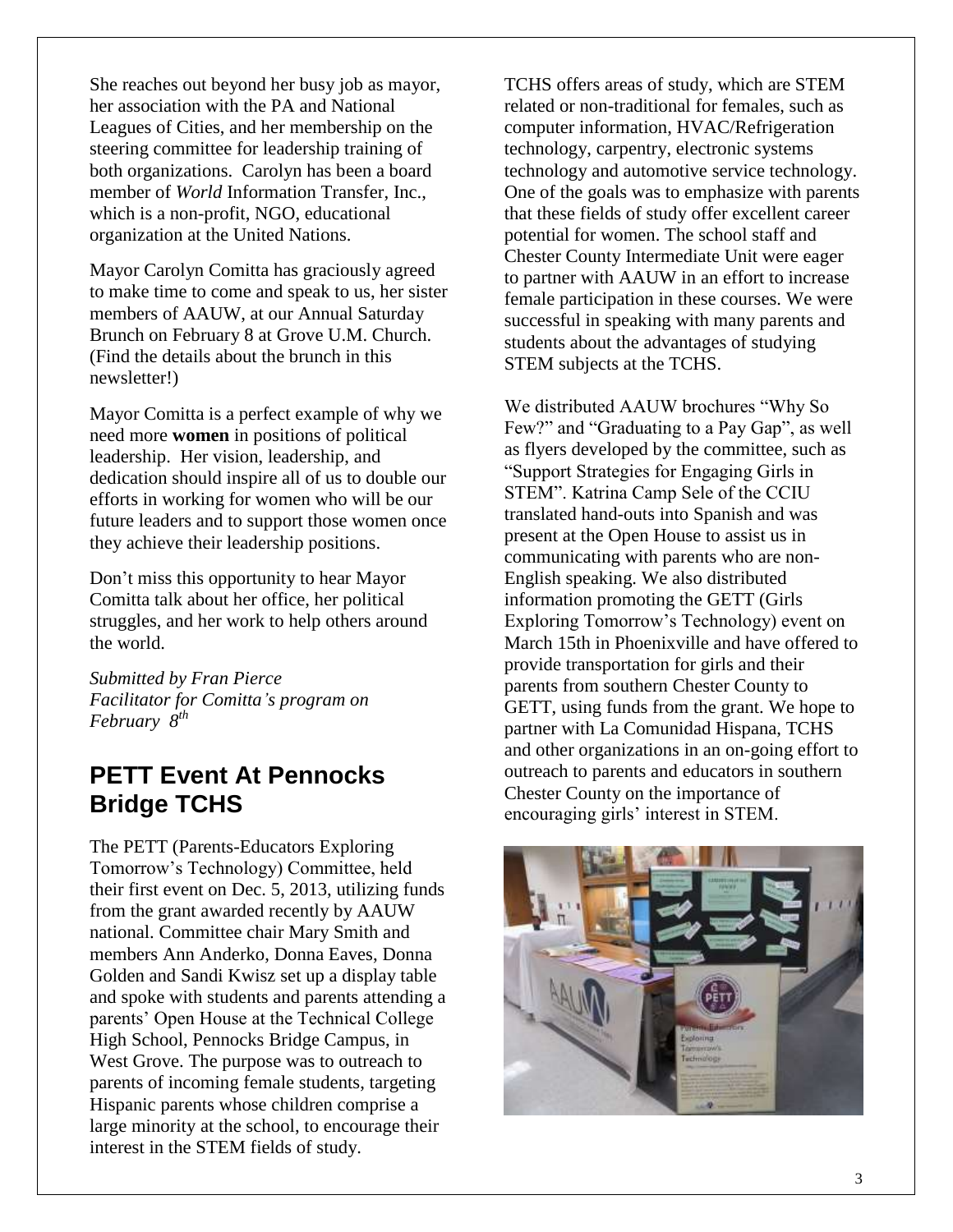### *Get Ready for GETT 2014*

By Mary Smith, GETT Committee member and AAUW Liaison

Girls Exploring Tomorrow's Technology (GETT) is scheduled for March  $15<sup>th</sup>$ , 2014 and is in need of volunteers. You have a chance to make a difference! GETT has been supported by branch volunteers and funding for 14 years. GETT began in Chester County in 2001 as a response to the underrepresentation of young women in the computer and information technology fields.

GETT, a volunteer-driven SEPA regional project hosted by Innovative Action Technology Group (ITAG), has now expanded its scope, introducing the universe of technological and Science, Technology, Engineering and Math (STEM) careers to girls. GETT is an exciting, enlightening, and educational workforce development project designed for Southeast PA girls in grades 6 through 12 and for their parents, teachers, and counselors to learn about careers in these dynamic fields.

AAUW West Chester-Chester County Branch has been an integral part of GETT since 2001 and continues to be so. Please contact Mary Smith, branch liaison, at 484-924-9320 or [pangea49@comcast.net](mailto:pangea49@comcast.net) to volunteer on the day of the event --welcoming and registering girls, parents, and educators. There are also other volunteer opportunities -- interacting with the GETT girls and the Parent and Educator (PETT) sessions. We will have an on-line sign up and call for volunteers. Once the site is up and ready to go, Mary Smith will send an email to those interested.

On-line registration will open on Valentine's Day, February 14th to girls in grades 6-12 in the tri-county area. If you know of girls who would like to attend, make sure they get registered early at [http://www.itagpa.org.](http://www.itagpa.org/) If you know of any companies, businesses, or private parties that would like to donate, please contact Mary Smith and she will forward the information to the proper person.

Thank you to AAUW for all it does to promote women and girls and for the support the members give when asked to be a GETT or PETT volunteer. It is appreciated...



### *Holiday Fundraising Raffle A Success!*

During the holiday party held Dec.  $14<sup>th</sup>$ , three winning raffle tickets were drawn. The baskets were full of gift certificates and prizes valued over \$400.00!

Thanks to everyone who supported our Holiday Basket Raffle fundraiser, we were able to raise \$602.00! We could not have achieved this wonderful goal if we had not had the support of our members who both purchased tickets and helped to secure donations. A special *Thank You* to Marie Dunne, Donna Golden, and Ann Duerr for their help with soliciting donations.

Please remember to patronize the following businesses that generously provided the gift certificates and products for the three baskets: Anytime Fitness, Applebee's, Boscov's, Café Fiorello's, Cosabella Hair Salon, Core De Roma, Curie Hair Salon & Spa, Doc Magrogan's, Georgio's Restaurant, La Spina Hair Salon, Longwood Gardens, Mane Image Hair Salon, Massage Envy, Olive Tree, Panera Bread, Starbucks, and Three Little Pigs.

A special *Thank You* to *The Print Shop, Inc*. for printing the raffle tickets at no charge. Fundraising Co-Chairs: Anne Anderko and Valerie Connors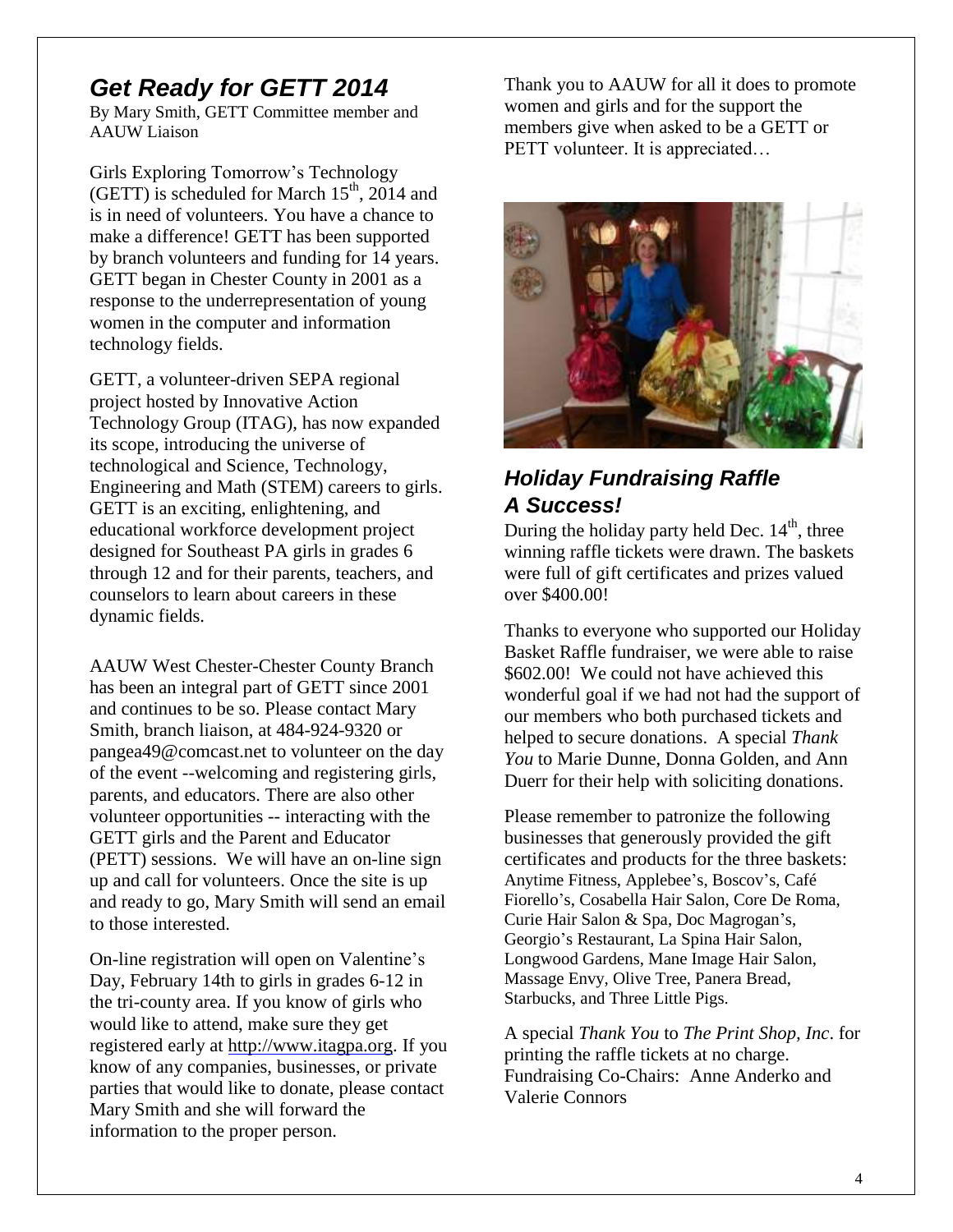## **Legislation and Public Policy (LAPP)**

By Ann Duerr

January, 2014 was National Slavery and Human Trafficking Prevention Month. Our January 8<sup>th</sup> meeting with Carol Hart Metzker, local author and activist, and PA Senator Andy Dinniman focused our attention on understanding the issues regarding awareness, prosecution of traffickers, support for survivors, and prevention of slavery.

Carol's passion for alleviating trafficking and sex slavery, especially among children, is well noted in her book, *Facing the Monster.* Attendees of the January  $8<sup>th</sup>$  meeting got a small glimpse of this extraordinary woman who has received a Service Above Self award, the Rotary International's highest award for individual humanitarian service. As a local activist, she shared her personal experience regarding exploited gardeners. She also shared her experience as a global activist in India where she met Maina, an eleven-year old girl who had been rescued from the circus in which Maina had been enslaved. Carol reminded us when we try on inexpensive clothing to check on where it was made and to shop for Fair Trade items such as coffee and chocolate. Emphasis was placed on recognizing where prostitutes were being forced into service by pimps who should be arrested. "Fire Drills", real scenarios of local trafficking, were used in her presentations to make people aware of possible situations where 911 (immediate danger) and 888-373-7888 (general/suspected Human trafficking) should be called. Sample "Fire Drills" will be on our branch website wccc-pa.aauw.net. *What Would You Do In Each Situation?*

PA Senator Andy Dinniman stated that Philadalphia is one of the major hubs of human trafficking in America. On December  $10<sup>th</sup>$ , the PA Senate unanimously passed SB75, the first piece of a three part battle (Senate, House, Governor) in the legal fight against human trafficking. The bill can be broken down into what the legislators call the "3 Ps"-prosecution, prevention, and protection. Prosecution

provides definitions of the different felonies identified in the bill. Under prevention, the bill establishes the PA Council for Prevention of Human Trafficking in the PA Commission on Crime and Delinquency. Sections of the bill that denote protection encompass nondisclosure of victims' names during prosecution as well as restitution and forfeiture of all assets of the individual involved in or the organization used in the violation. Now SB75 is being moved to the House of Representatives, and Sen. Dinniman *requests our support in writing, emailing, and/or calling your representative now.* 

How about practicing *Sister Advocacy*? You and another member/friend can state what each will do to eliminate human trafficking and check the items completed. Some suggestions include: (1) contact Rep regarding SB75; (2) tell others to do the same; (3) buy, rent, or borrow *Facing the Monster* to learn much more than could be contained in Carol's 45 minute presentation; (4) learn more about Dawn's Place, a safe and secure residence for victims of commercial sex exploitation; (5) submit articles/ideas to Sandy Alexander for our branch website; (6) visit 10,000 Villages in Exton; (7) read the fall 2013 "AAUW Outlook" article; (8) buy fair trade coffee and/or chocolate; (9) find out where your inexpensive clothing is made.; and 1(10) join LAPP Committee with Mary Dorsey Bunnell (Co-Chair), Mimi Jones, Linda Lang, Jean Speiser, and Peggy Staarman.

### **Domestic Violence Center**

At the February meeting Donna Golden and Marie Dunne will be collecting items for the DVC. The following items are requested:

- twin blankets and comforters for winter
- kitchen sponges
- detergent H.E. brand
- hair conditioner

 - gift cards -- Gift card suggestions are listed on the DVC website and include grocery stores, Target, Rite Aid, K-Mart, WaWa, and movie theaters such as AMC or Regal. <http://www.dvccc.com/youcanhelp/wishlist.html>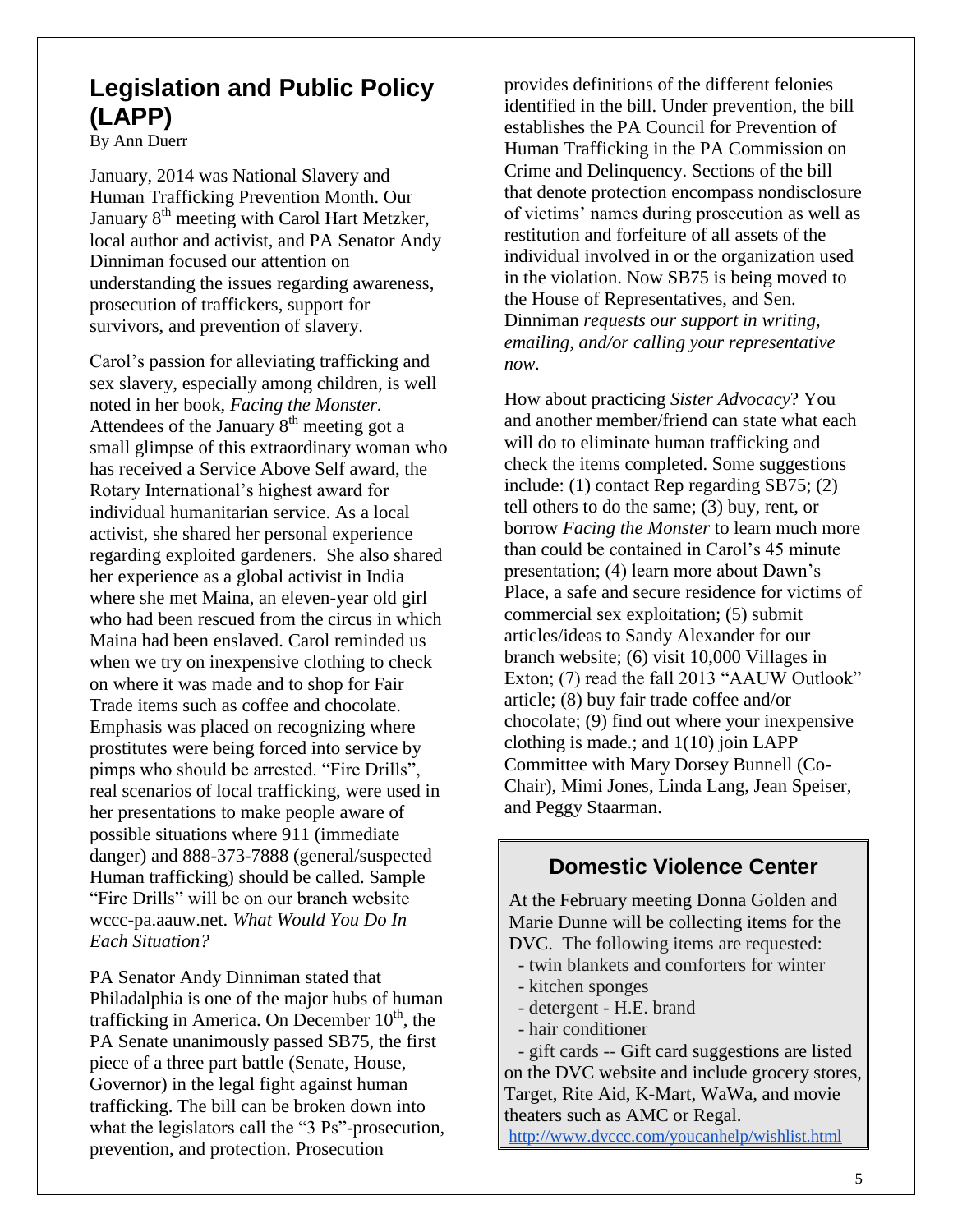

## **45th Annual AAUW Wilmington fundraiser**

The Wilmington branch of the American Association of University Women has scheduled the area's largest sale of gently used books. The 45th annual Dollars for Scholars Used Book Sale, to benefit college scholarships for Delaware women, runs *Thursday-Sunday, Feb. 27-March 2, at Concord Mall, 4737 Concord Pike, Brandywine Hundred, DE 19803.*

Most items are \$1 to \$5 with collectibles up to \$100. Items are sorted into more than 50 categories on tables throughout the mall. The sale also includes DVDs, CDs, VHS tapes, records, sheet music, puzzles, and ephemera. The sale runs 10 a.m. to 9:30 p.m. daily and from 11 a.m. to 5 p.m. on Sunday, March 2. Starting at 6 p.m. Saturday, March 1, most items are half-price. *On Sunday, March 2, people can buy a bag for \$10 and fill it* (certain categories are excluded).

For more information, visit [http://wilmington](http://wilmington-de.aauw.net/booksale)[de.aauw.net/booksale,](http://wilmington-de.aauw.net/booksale) call (302) 428-0939, or e-mail [aauwwilm@gmail.com.](mailto:aauwwilm@gmail.com) The website has details about the scholarships that the sale funds and on how to make donations for future sales.

## *Alice Lawson Scholarship*

The American Association of University Women (AAUW) West Chester Branch will be awarding \$1500 from the Alice Lawson Scholarship Fund to an undergraduate student 25 years of age or older. Eligibility requirements, application forms and the deadline for applying are available at: <http://wccc-pa.aauw.net/activities/scholarships/> Eligible students from *West Chester University, Cheney University, Lincoln University, and Immaculata University* can apply.

*Contributions to the Alice Lawson Scholarship Fund can be sent to:* Alice Lawson Scholarship Fund Chester County Community Foundation Inc. 28 Market Street West Chester, PA 19382

Online contributions to the Alice Lawson Scholarship Fund can be made at: [http://www.chescocf.org/funds/Fund%20purpose/A](http://www.chescocf.org/funds/Fund%20purpose/Alice%20Lawson%20Scholarship%20Fund.htm) [lice%20Lawson%20Scholarship%20Fund.htm.](http://www.chescocf.org/funds/Fund%20purpose/Alice%20Lawson%20Scholarship%20Fund.htm)

## **Meet Our Members -- Did You Know?**

## *Mary Pinkney*

*by Kay Philipps*

Mary Pinkney, a member of our AAUW Branch since 1967, will turn 100 years old on February 24th, 2014. Prior to joining our branch, Mary participated in the Memphis, Tennessee and Wilmington, Delaware Branches. She exemplifies long-standing members who remain active throughout their membership years. Her activities include serving as Program Chair, serving as State Convention Attendee, serving as an original member of the Finance Group, and participating in the Gourmet Dinner Group and in the Second Hand Book Sales. Currently, Mary is an ongoing and active contributor to the Great Decision and Literature One Groups. Participants in the latter group appreciate the knowledge Mary brings to our discussions gleaned from her years of traveling. She also participates in the social duplicate bridge group that donates to the Alice Lawson Fund.

Volunteering has been a way of life for Mary. During her parenting years, Mary served as an Elder in a Presbyterian Church and led a Girl Scout Troop in which she taught Camping and Leadership Skills. An active member of the Wilmington Trail Club, Mary and her husband Paul taught white water canoeing and frequently led canoe trips. She also was active in the Wilmington Ski Club and encouraged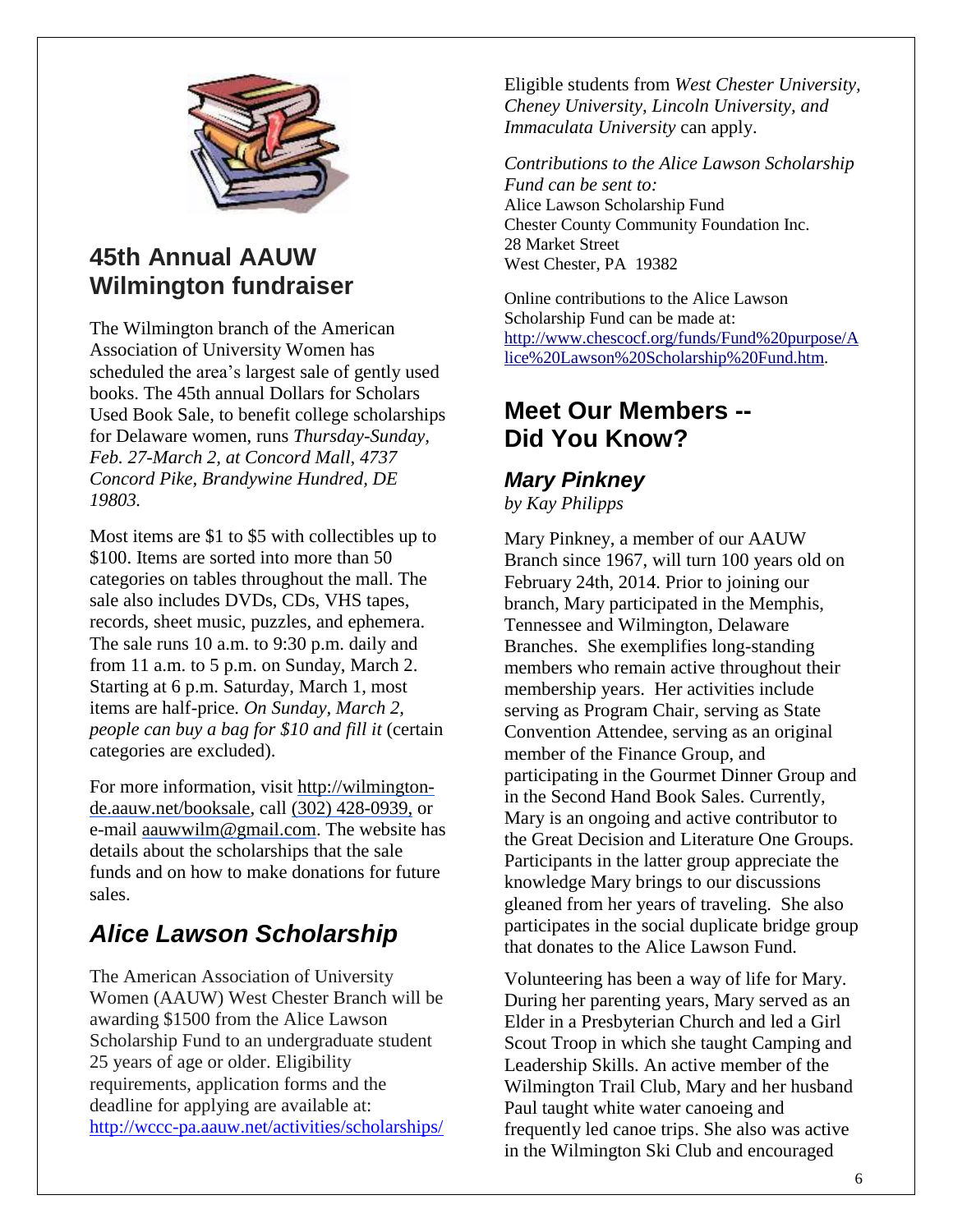several branch members to ski with her in the Poconos. After her husband retired from DuPont, Mary and Paul headed the East Coast Mid Atlantic Fleet of Windsurfers. One could often find them at Marsh Creek where Mary taught others how to windsurf. One year Mary won the International Senior Windsurfers Championship in Okinawa, Japan. Closer to home, Mary volunteered at The Chester County Historical Society as a guide, in the society's library, and at the society's Green Sales for which she made beautiful Christmas Wreaths. Her most rewarding volunteer experience was introducing to patients from Pennhurst the joys of participating in outdoor activities.

Mary grew up in Nebraska where she spent many happy summers on either her grandparent's farm or ranch. She attended University of Nebraska and received her Masters degree in English at the University of Illinois. She briefly taught English and Speech at Cheyney University. Mary and Paul traveled extensively. She continues to travel frequently with one or more of her three children. Mary has resided at Crosslands Retirement Community for approximately 20 years where she continues her strong interest in gardening. As you can see, Mary has led not only an active life but also one that has enriched all those lucky enough to know her. *Our best wishes to Mary on her 100 Birthday!*

### *Carol Habig*

Congratulations to our member Carol Habig. Carol, branch Co-Vice President for Membership, who was recently highlighted in the Daily Local News in an article called *Good Art, Good Food*. Carol's botanical illustrations were displayed at the Green Street Grill in Downingtown. Carol has been painting for 17 years and has won many awards for her work. Carol is working now on paintings for the Philadelphia Flower Show. You may remember seeing Carol's work at our May 2012 Banquet. Carol was featured along with two other members who are also accomplished artists – Nancy Rumfield, photography professor at WCU, and Roselyn Cadoff, painter in acrylics and oils.

### *Updated Membership Information*

*Welcome to our newest member!* 

#### **Mary Lou Yarosewick (Stan)**

607 Foothill Drive West Chester, PA 19382 Retired Educator New York State University (Potsdam), BA 610-696-6333 (h) [smjy@comcast.net](mailto:smjy@comcast.net)

Interests: reading, walking, art museums, films, history, travel

#### *Change of Address:*

Leslie Wachob 201 West Evergreen Avenue *Apt. 314* Philadelphia, PA 19118-3829



Because our members are so important to us, we want to keep in touch. Do you know of a member who needs to receive a get well note or card of support? Please contact our Corresponding Secretary Laura LaBuda  $(labudalaura@aol.com)$  with the necessary information.

### **West Chester-Chester County Branch Membership Recruitment Incentive**

Introduce your friends and associates to *AAUW West Chester-Chester County Branch*! Each time you bring a prospective member to a branch meeting, your name will be entered into the *Membership Recruitment Incentive Raffle.* The winning raffle ticket will be drawn at the May banquet. The winner will receive a free one-year national membership renewal. Entry tickets will be available at the November branch meeting.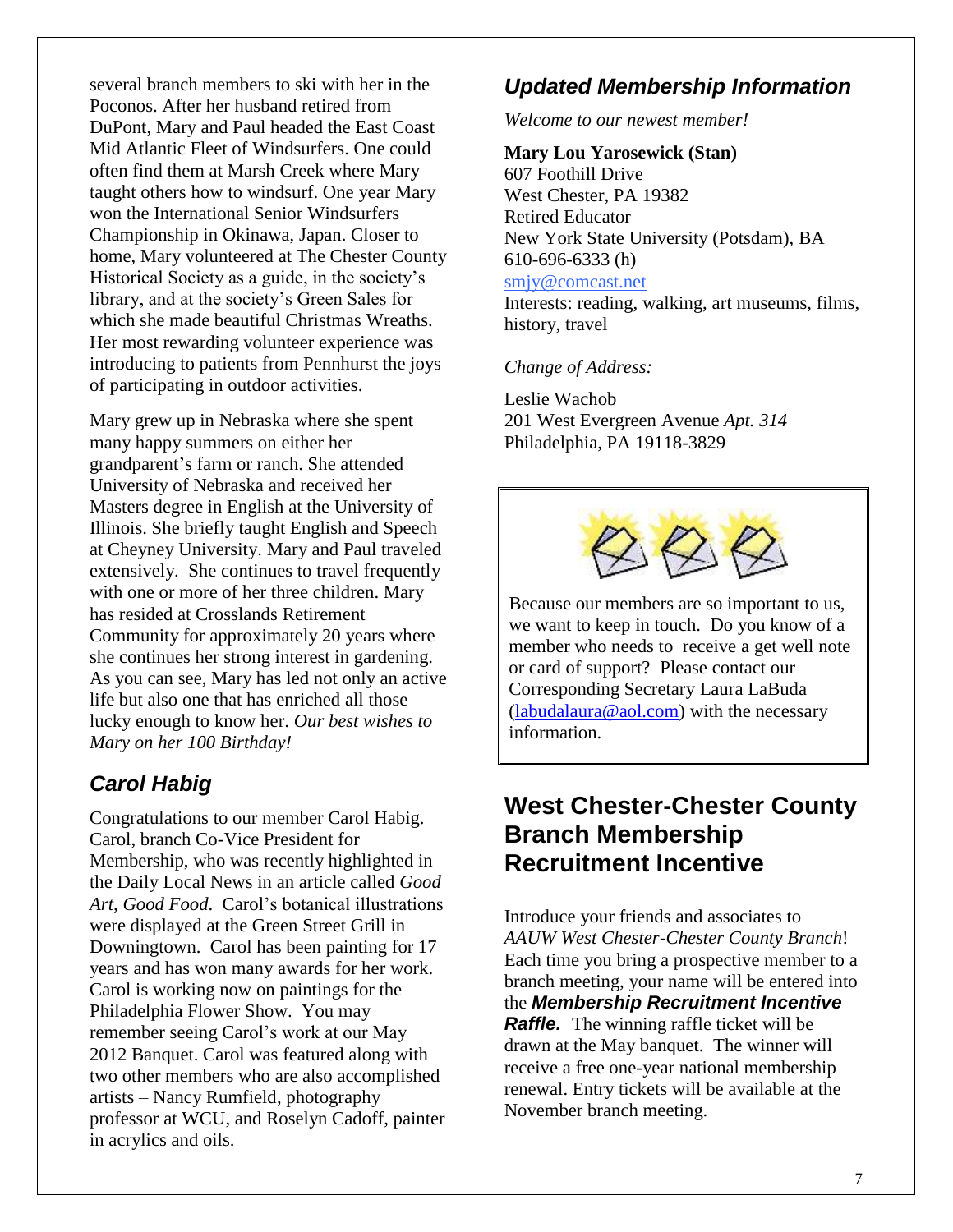## *Membership Outreach*

Your Records with the National Association can be assessed by contacting: --Helpline Phone (800) 326-2289 or --Internet and email: The website for national AAUW is http://www.aauw.org/. You'll need your membership number, which can be found on the address label of the Association publication (Outlook).

### **Guidelines for** *AAUW some*

1. Deadline for articles is the  $10<sup>th</sup>$  of the month unless noted in newsletter.

2. Board will develop outline/plan for newsletter.

3. Copies of each article must be sent to the Co-Presidents.

4. Articles should be less then 340 words (1 column in 12 pt.) and sent as .doc (Word) files whenever possible.

5. Program information should be available for publication in the month prior to the event.

6. SIG information should be specific (when, where, leader, contact info., program or book).

7. Photos should be sent in .jpg format and should be the best quality possible. Leave cropping to the editors when possible.

8. Editors must keep newsletter to 10 pages or less (5 printed front and back).

9. Editors must consult with President or designee if newsletter is too long.

10. Editors and Co-Presidents will determine number of copies to be printed.

11. Board will review and decide list of Friends who receive printed copies.

12. The newsletter should go to the printer by the  $25<sup>th</sup>$  of the month. Copies should include the Circulation Manager, Person who distributes the e-mail version, and, if requested, other named designees.

### **Help AAUW Save Money**

Each year our editors put together eight informative, attractive, and news filled issues of our *AAUW some* newsletter. At current prices, printing and mailing costs exceed \$1.50 a piece per issue, costing over \$12.00 per member per year. For several years, many

AAUW members have received their copies via e-mail. If you are not already receiving *AAUW some* via e-mail and would be willing to do so, please contact Sandi Kwisz at [SandraK98@aol.com](mailto:SandraK98@aol.com)

#### *AAUW Mission Statement*

*AAUW advances equity for women and girls through advocacy, education, philanthropy, and research.*

*Norma George* Newsletter Co-Editor 610-872-7567 [ngeorge@cheyney.edu](mailto:ngeorge@cheyney.ecu)

*Tamara Hollins* Newsletter Co-Editor 610-399-2256 [thollins@cheyney.edu](mailto:thollins@cheyney.edu)

*Nancy Rumfield* Newsletter Co-Editor 610-399-0388 [nrumfield@gmail.com](mailto:nrumfield@gmail.com)

*Newsletter email* [aauwsumnews@gmail.com](mailto:aauwsumnews@gmail.com)

*Sandi* Kwisz Branch Co-President [610-793-3135](tel:/610-793-3135) [SandraK98@aol.com](mailto:SandraK98@aol.com)

*Dorthea Lavigne* Branch Co- President 484-315-8651 [dlav43@aol.com](mailto:franpierce@verizon.net)

*Jean Speiser* Program Co-Vice-President [610-692-3227](tel:/610-692-3227) JeanSp@gmail.com

*Peggy Staarman* Program Co-Vice-President 610-269-4866 [peggstaar@verizon.net](mailto:4dores@comcast.net)

*Jane Schultz* Membership Co -Vice-President [610-431-3628](tel:/610-431-3628) [mjschultz46@hotmail.com](mailto:mjschultz46@hotmail.com)

*Carol Habig* Membership Co -Vice-President 610-431-9987 [whabig@verizon.net](mailto:mjschultz46@hotmail.com)

*Linda Lang* Recording Secretary 610-738-9678 lindalang1426@gmail.com

*Laura LaBuda* **Corresponding Secretary** 610-888-9509 labudalaura@aol.com

*Molly Scott* Financial Officer [484-702-7211](tel:/484-702-7211) [gollymolly44@gmail.com](mailto:gollymolly44@gmail.com)

Branch Website [wccc-pa.aauw.net](http://wccc-pa.aauw.net/)

### *Branch Board Meetings*

All Board meetings are open to the membership and are held at the *Women's Center at West Chester University.* Meetings begin at 7:00 p.m., are over by 9 p.m., and are usually on the first Tuesday of the month. The next meeting is on Tuesday, February 4<sup>th</sup>.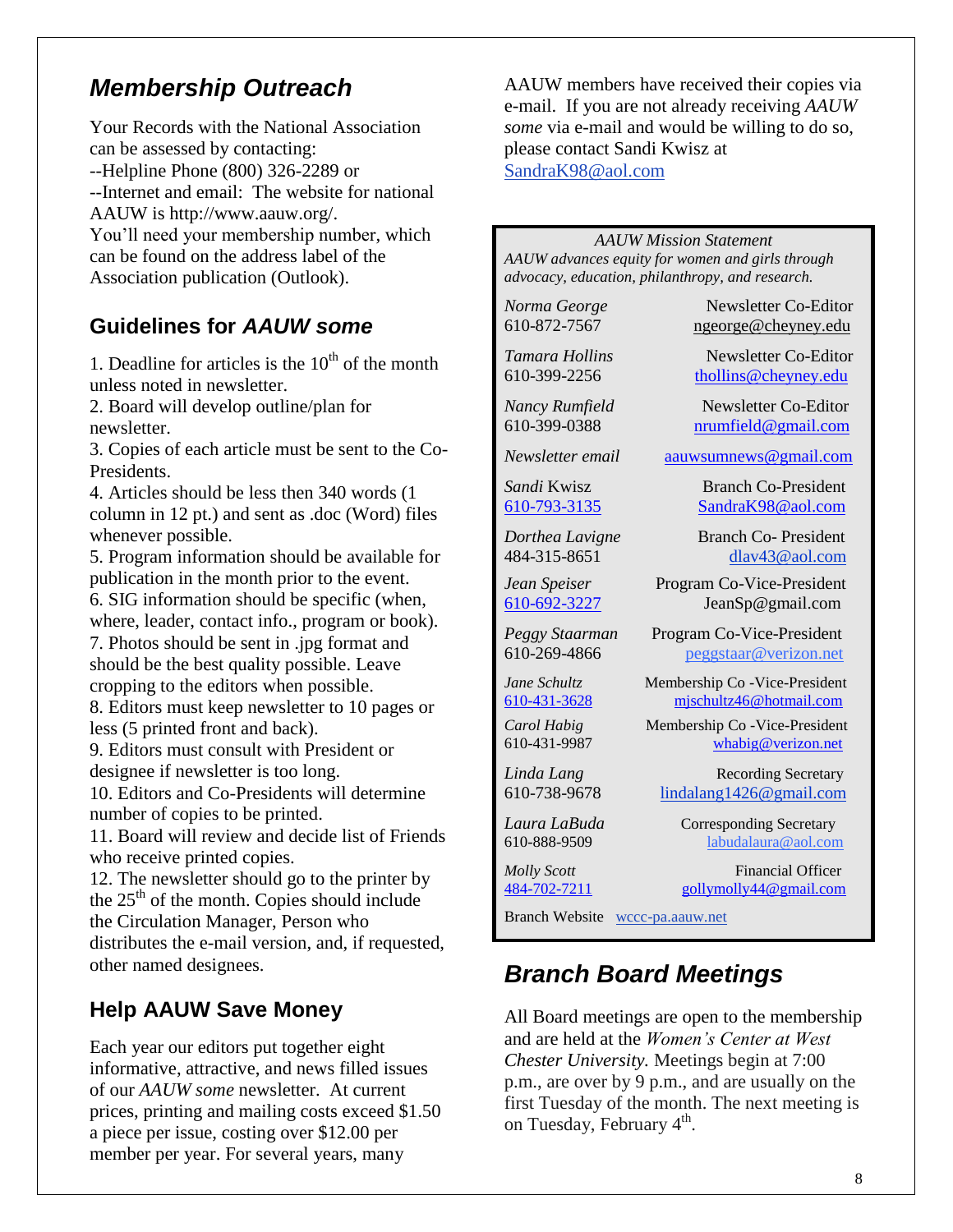### *Save the Date:*

We are planning a spring bus trip to New York City on *April 26, 2014.* This trip will be a branch fundraiser! Watch for details in upcoming newsletters.

### *Interested in a Craft Group?*

A number of our members have indicated they enjoy doing crafts, so the board would like to encourage the formation of a new *Special Interest Group* focusing on crafts and/or hobbies. The group could work on one craft such as quilting, jewelry making, or calligraphy or the group may want to incorporate a number of crafts. If you are interested in joining or leading this type of interest group, please contact Peggy Staarman [\(peggstaar@verizon.net\)](mailto:peggstaar@verizon.net).

### **Special Interest Groups**

#### **Couples Bridge**

Meets the  $3<sup>rd</sup>$  Saturday evening monthly at a member's home. We are a social group and welcome all who like to play. Contact the chair, Carol Habig, at 610-431-9987 or e-mail her at [whabig@verizon.net.](mailto:whabig@verizon.net)

**Lit I, Afternoon Book Discussion:** Meets on the 4th Thursday. Please contact Roni Mullen [610-436-0912](tel:/610-436-0912) if you are interested.

**Lit II Book Group:** Meets on the 3rd Wednesday of the month. The next group meeting will be February 19th, *Andrew Wyeth:A Secret Life* (NF-Bio) by Richard Meryman, with Mimi Jones as the Leader and Lyn Eaton as the Hostess. New members are always welcome, and can join the group by contacting Donna Eaves at [610-692-5277](tel:/610-692-5277) or [deaves@live.com.](mailto:deaves@live.com)

**Non-Fiction Group:** For information on the Non-Fiction Book Discussion Group, contact Paula McGinness, at [610-942-4852](tel:/610-942-4852) or [610-273-](tel:/610-273-3303) [3303.](tel:/610-273-3303)

#### **Finance Discussion Group**

This group is currently not active  $-$  if you are interested please contact Sandi (610-793-3135) [SandraK98@aol.com](mailto:SandraK98@aol.com) or Dorothea (484-315- 8651) [dlav43@aol.com](mailto:dlav43@aol.com)

### **FIG (Food Interest Group)**

This group dines around either at members' homes or restaurants. The group usually meets on the second Saturday or Sunday of the month. Couples (unless otherwise specified) and singles are welcome.

#### **February**--no FIG event

**Saturday, March 8**--A St. Patrick's Dinner will be held at the home of Mimi and Dan Jones. Invitations will be sent to FIG members in early February.

Interested in joining? Contact Donna Eaves at 610-692-5277 or at [deaves@live.com.](mailto:deaves@live.com)

#### **Great Decisions**

For information on the Great Decisions group, contact Jacky Page at 610-359-9887 or [jacquelinepage9@gmail.com](mailto:jacquelinepage9@gmail.com)

#### **TIG (Travel Interest Group):** *AAUW TIGers*

The Travel Interest Group is composed of members who like to go on day trips. Trips are open to all members and guests. Some are limited in number.

- March 11, 2014 (Tuesday) at  $7:30$  p.m. We will journey to West Chester University to see *The Royal Moscow Ballet* present Sleeping Beauty. The cost will be \$20.
- March 25 (Tuesday evening): We will attend a West Chester University Travel Adventure to *Madagascar: Land of Unique Wildlife, People, and Pirates.* You can sign up for a theme dinner in addition to the travel movie.

Interested in an overnight trip to the Johnstown Flood Museum in June? Let us know!

Contact Roselyn Cadoff (610-458-8813) or Sue Johnston (610-363-8535) for additional information and to be added or removed from the email list. Being on the list does not obligate you to attend any of the activities.

*Interested in submitting an article or have information to share?* Forward your news articles to the *gmail account:* [aauwsumnews@gmail.com,](mailto:aauwsum@gmail.com) indicating the topic and month in the subject box and cc the President. Guidelines are listed in past newsletters.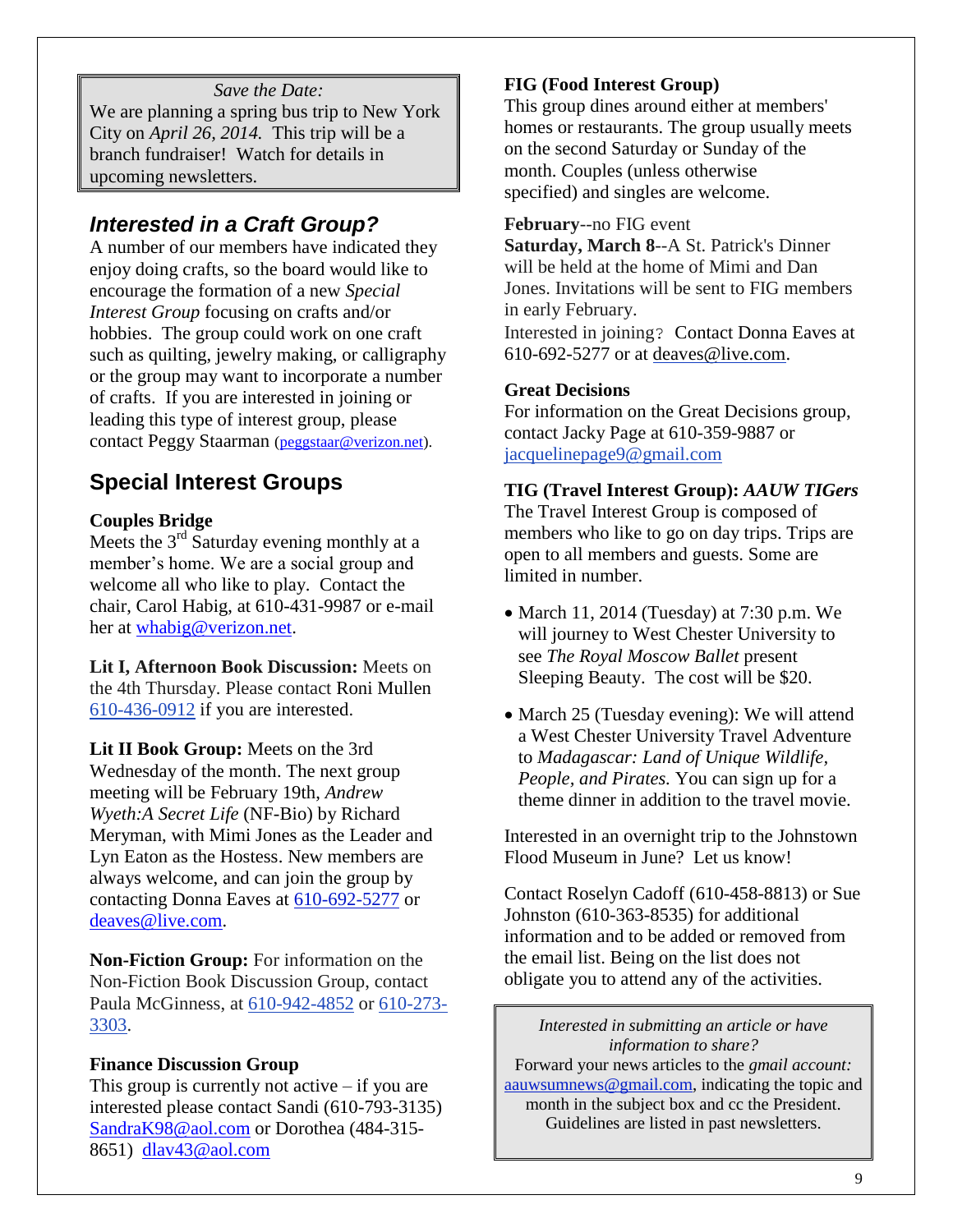

## **Branch Awards Ballot – Please Vote**

Thank you for sending in your nominations to honor the members who have worked hard to make our branch so great. Please take this opportunity to vote for a member (or organization) in each of the Award categories. To meet the February deadline of AAUW-PA, we are asking you to complete the ballot and return at the **February 8th** Brunch. You can also mail the ballot to Sandi Kwisz, 1133 St. Finegan Drive, West Chester, PA 19382 or e-mail at [SandraK98@aol.com.](mailto:SandraK98@aol.com) All ballots must be received by **February 8th** . \*\*\*\*\*\*\*\*\*\*\*\*\*\*\*\*\*\*\*\*\*\*\*\*\*\*\*\*\*\*\*\*\*\*\*\*\*\*\*\*\*\*\*\*\*\*\*\*\*\*\*\*\*\*\*\*\*\*\*\*\*\*\*\*\*\*\*\*\*\*\*\*\*\*\*\*\*\*\*\*\*\*\*\*\*

Please choose one name in each category. Thank you. (For a more complete description of each award, see the Dec./Jan. Newsletter or branch website – wccc-pa.aauw.net)

**Outstanding Woman Award** awarded to a member for meritorious service to the branch and the community over multiple years. Nominees are:

| Norma George       | Barbara Leone | <b>Cathy Palmquist</b> |
|--------------------|---------------|------------------------|
| <b>Fran Pierce</b> | Mary Pinkney  | Jane Schultz           |

**Branch Spotlight Award** awarded to a member who made a big difference in something important to the branch within the last year. Nominees are:

| Anne Anderko | Valerie Connors | Ann Duerr |
|--------------|-----------------|-----------|
| Jane Schultz | Peggy Staarman  |           |

**Peg Anderson Award** awarded to a longstanding member who has served in many capacities in our branch and continues to work hard, often in the background, to inspire and support current leaders. Nominees are:

| Graham Boose (posthumously) | <b>Betty Bradford</b> | <b>Elaine Burgess</b> |
|-----------------------------|-----------------------|-----------------------|
| Linda Lang                  | Yvonne Peiffer        | Kay Philipps          |
| <b>Fran Pierce</b>          | Mary Pinkney          | Jane Schultz          |
| Mary Smith                  |                       |                       |

**Gateway to Equity Award** awarded to an outside group that embodies the work of our mission "to advance equity for women and girls." Recipient will be invited to our May Banquet to explain the organization, and will be our designated partner organization for next year. Nominees are:

\_\_\_*Domestic Violence Center of Chester County* - provides intervention, education, outreach, advocacy and programs to prevent, reduce and remedy domestic violence in Chester County. To find out more, go to [www.dvccc.com.](http://www.dvccc.com/)

**Dawn's Place** - supports women affected by commercial sexual exploitation (CSE) and its abuse by providing services to women, raising awareness through education, and generating prevention, public policy reform and community collaborations. To find out more, go to [www.ahomefordawn.org.](http://www.ahomefordawn.org/)

ITAG Innovative Technology Action Group – host of GETT for the past 14 years and also a major sponsor of Girl Rising, film and discussion, at Penn State, Great Valley. To find out more, go to [www.ITAGPa.org.](http://www.itagpa.org/)

League of Women Voters of Chester County - a non partisan, political organization whose purpose is to promote political responsibility through informed and active participation of citizens in government and influences government through education and advocacy. To find out more, go to [www.lwvccpa.org.](http://www.lwvccpa.org/)

### **CONGRATULATIONS TO ALL OF OUR NOMINEES!!**